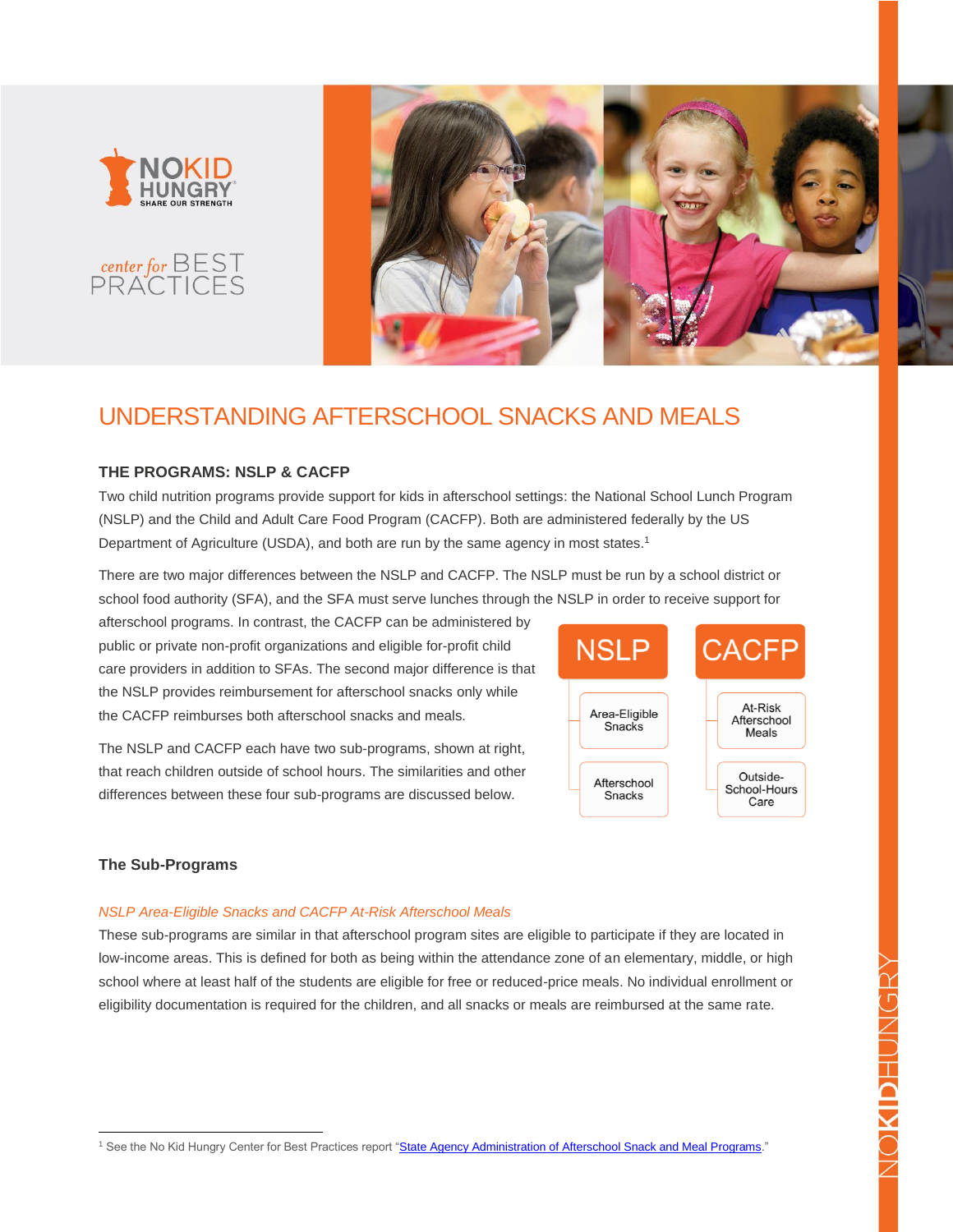

## *NSLP Afterschool Snacks and CACFP Outside-School-Hours Care*

These sub-programs are similar in that afterschool program sites do not have to meet the area-eligibility threshold. However, the sites must collect household income eligibility information from participating children, and the snacks or meals are reimbursed according to the household income eligibility classifications of the children served.

With the exception of CACFP Outside-School-House Care, all afterschool program sites must offer educational or enrichment programming, and programs cannot operate for the sole benefit of competitive athletics.

## **What Are the Major Differences Between the NSLP and CACFP? 2**

#### *Sponsoring Organization*

As noted above, the NSLP snack programs must be administered by a school district or SFA that participates in the NSLP and also provides lunches during the school day. In other words, only an SFA already participating in the NSLP may act as the sponsoring organization for NSLP snacks.

The CACFP afterschool programs allow SFAs, private non-profit organizations, public institutions (like a library or parks and recreation department), and eligible for-profit child care centers to act as sponsoring organizations.

Both NSLP and CACFP afterschool program sponsors can work with school and non-school program sites, like libraries or recreation centers. For example, an SFA could sponsor community sites, and a non-profit CACFP sponsor could operate school sites, or vice versa.

### *Operating Days and Time Periods*

The NSLP snack programs provide reimbursement for snacks served after school on school days only, including during summer school.

The CACFP afterschool programs provide reimbursement for snacks and/or meals served after school on school days as well as on weekends, holidays, and other days off or breaks.

- The Outside-School-Hours Care Program can operate year-round, but it can only operate on weekends if the program also operates on weekdays.
- The At-Risk Afterschool Program can operate on weekends only, but it cannot operate during the summer, even when summer school is in session. The only exception is when the program serves children who attend year-round school.

#### *Snacks Only vs. Snack and Meals*

<u>.</u>

As noted earlier, the NSLP snack programs provide reimbursement for two-component snacks only. Only the CACFP afterschool programs provide reimbursement for meals. For the At-Risk Afterschool Program, this means a site can served a five-component supper on schools days instead of or in addition to a two-component snack. CACFP At-Risk Afterschool Program sites could also serve a three-component breakfast or five-component lunch on non-school days. CACFP Outside-School-Hours Care Program sites may also serve breakfast on school days.

<sup>&</sup>lt;sup>2</sup> Beyond the differences noted here, states may have slightly different policies, procedures, and expectations between programs, especially in regard to record keeping. Always verify operations and procedures with the state agency in advance.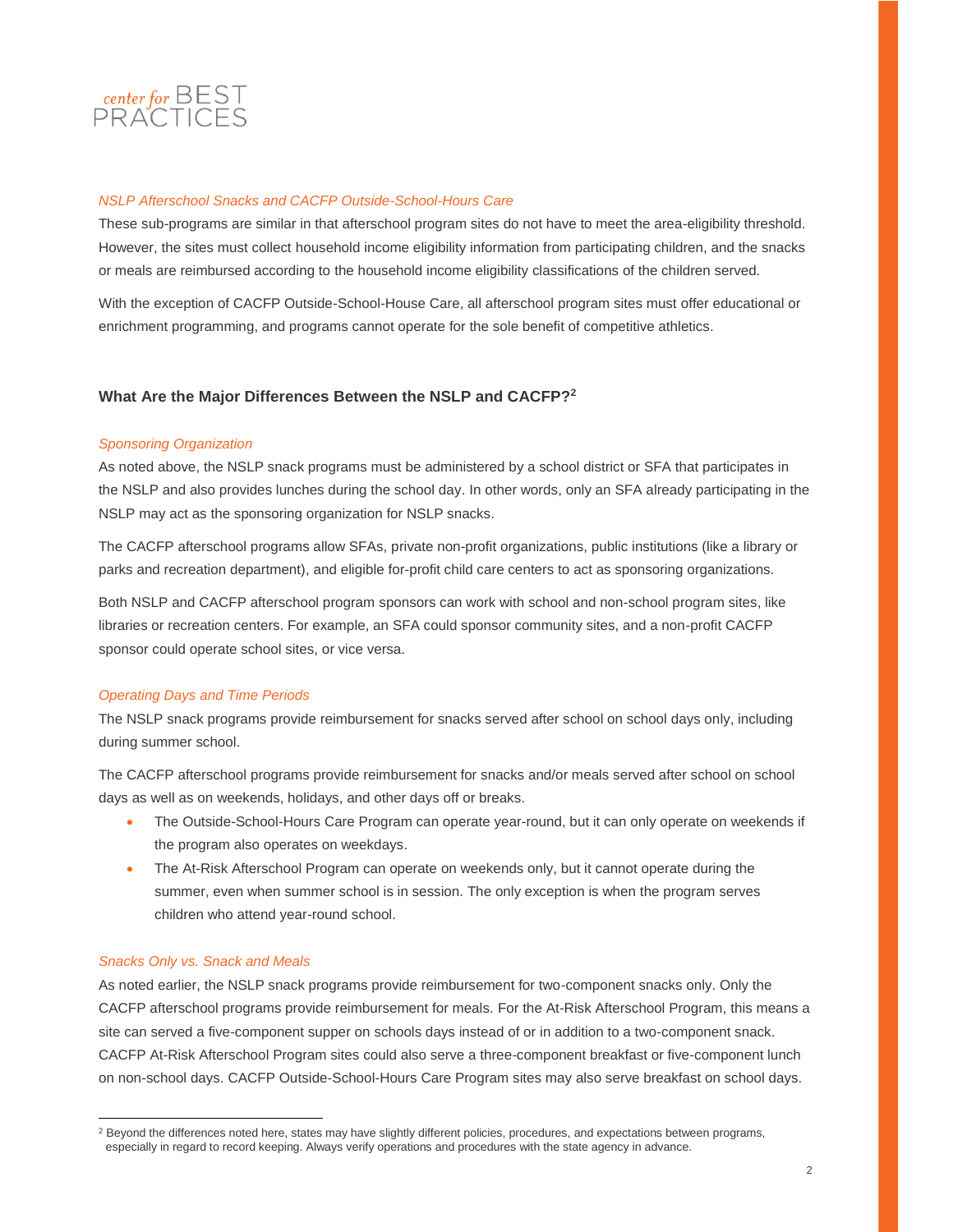

# **A SNACK VERSUS A MEAL**

All snacks and meals must provide minimum age-specific portions of required components, or food groups. The meal patterns are below for snack as well as supper, which is the same as the lunch meal pattern.

| <b>Snack (Choose Any Two Components)</b> | <b>Supper (Serve All Five Components)</b> |
|------------------------------------------|-------------------------------------------|
| Milk                                     | Milk                                      |
| Grain (Bread or Bread Alternate)         | Grain (Bread or Bread Alternate)          |
| Protein (Meat or Meat Alternate)         | Protein (Meat or Meat Alternate)          |
| Fruit or Vegetable                       | Fruit or Vegetable                        |
|                                          | Fruit or Vegetable                        |

The CACFP meal pattern will change effective October 1, 2017. The most significant difference from the meal pattern noted above is that fruit and vegetable will be separate components. This means that a snack could be comprised of a fruit and a vegetable as the two components. At lunch or supper, a fruit and a vegetable must be served rather than two fruits, although serving two vegetables will still be permissible.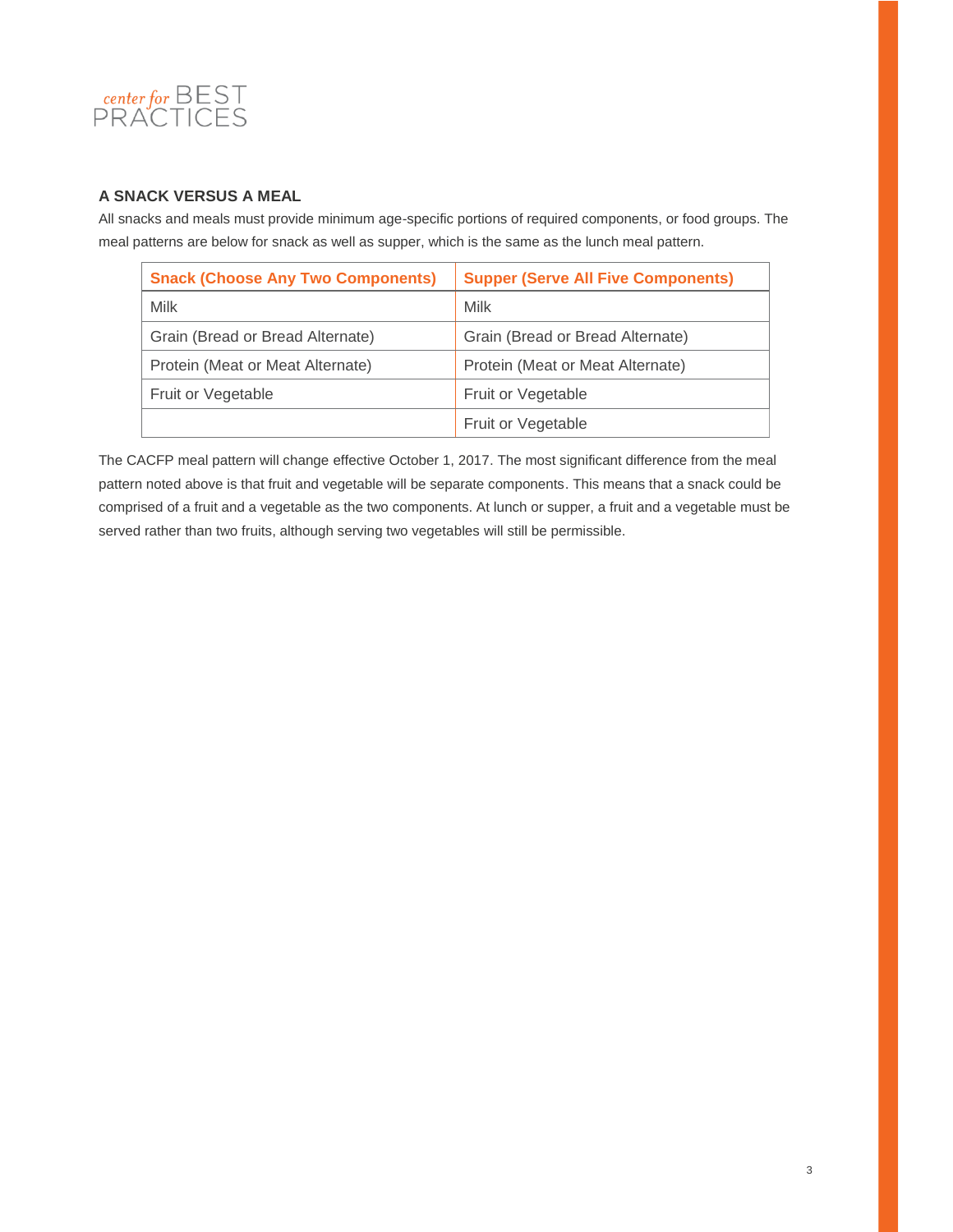

# **SUMMARY OF SIMILARITIES AND DIFFERENCES**

| <b>Requirement</b>                       | <b>NSLP Area-Eligible</b><br><b>Snacks</b>                                                                                                                      | <b>NSLP Afterschool</b><br><b>Snacks</b>                                                                                                                        | <b>CACFP At-Risk</b><br><b>Afterschool Meals</b>                                                                                                                | <b>CACFP Outside-</b><br><b>School-Hours-Care</b>                                                      |
|------------------------------------------|-----------------------------------------------------------------------------------------------------------------------------------------------------------------|-----------------------------------------------------------------------------------------------------------------------------------------------------------------|-----------------------------------------------------------------------------------------------------------------------------------------------------------------|--------------------------------------------------------------------------------------------------------|
| <b>Sponsor</b>                           | <b>School Food Authority</b><br>only                                                                                                                            | School Food Authority<br>only                                                                                                                                   | Private non-profit<br>organization                                                                                                                              | Private non-profit<br>organization                                                                     |
|                                          |                                                                                                                                                                 |                                                                                                                                                                 | Public institution                                                                                                                                              | Public institution                                                                                     |
|                                          |                                                                                                                                                                 |                                                                                                                                                                 | <b>School Food Authority</b>                                                                                                                                    | <b>School Food Authority</b>                                                                           |
|                                          |                                                                                                                                                                 |                                                                                                                                                                 | Eligible for-profit child<br>care center/sponsor                                                                                                                | Eligible for-profit child<br>care center/sponsor                                                       |
| <b>Site Types and</b>                    | School or community                                                                                                                                             | School or community                                                                                                                                             | School or community                                                                                                                                             | School or community                                                                                    |
| <b>Requirements</b>                      | Schools do not have<br>to meet additional<br>health or safety<br>requirements                                                                                   | Schools do not have<br>to meet additional<br>health or safety<br>requirements                                                                                   | Schools do not have<br>to meet additional<br>health or safety<br>requirements                                                                                   | Schools do not have<br>to meet additional<br>health or safety<br>requirements                          |
|                                          | Community sites must<br>comply with any state<br>or local licensing,<br>health, or safety<br>standards                                                          | Community sites must<br>comply with any state<br>or local licensing,<br>health, or safety<br>standards                                                          | Community sites must<br>comply with any state<br>or local licensing,<br>health, or safety<br>standards                                                          | Community sites must<br>comply with any state<br>or local licensing,<br>health, or safety<br>standards |
| <b>Area Eligibility</b><br>for Each Site | Within the attendance<br>zone of a public<br>school with ≥50%<br>free or reduced-price<br>eligible                                                              | N/A                                                                                                                                                             | Within the attendance<br>zone of a public<br>school with ≥50%<br>free or reduced-price<br>eligible                                                              | N/A                                                                                                    |
| Programming<br><b>Requirements</b>       | Regularly scheduled<br>educational or<br>enrichment activities<br>in a structured and<br>supervised<br>environment<br>Cannot operate for the<br>sole benefit of | Regularly scheduled<br>educational or<br>enrichment activities<br>in a structured and<br>supervised<br>environment<br>Cannot operate for the<br>sole benefit of | Regularly scheduled<br>educational or<br>enrichment activities<br>in a structured and<br>supervised<br>environment<br>Cannot operate for the<br>sole benefit of | N/A<br>Must meet any<br>supervision<br>requirements in state<br>or local laws                          |
|                                          | competitive athletics                                                                                                                                           | competitive athletics                                                                                                                                           | competitive athletics                                                                                                                                           |                                                                                                        |
| <b>Operating Days</b>                    | School days only                                                                                                                                                | School days only                                                                                                                                                | Any day                                                                                                                                                         | Any day                                                                                                |
|                                          |                                                                                                                                                                 |                                                                                                                                                                 |                                                                                                                                                                 | No weekend-only<br>programs                                                                            |
| <b>Operating Time</b><br><b>Period</b>   | Throughout the year if<br>school is in session<br>(including summer<br>school)                                                                                  | Throughout the year if<br>school is in session<br>(including summer<br>school)                                                                                  | Regular school year<br>only (unless the<br>program serves<br>children attending<br>year-round school)                                                           | Throughout the year                                                                                    |